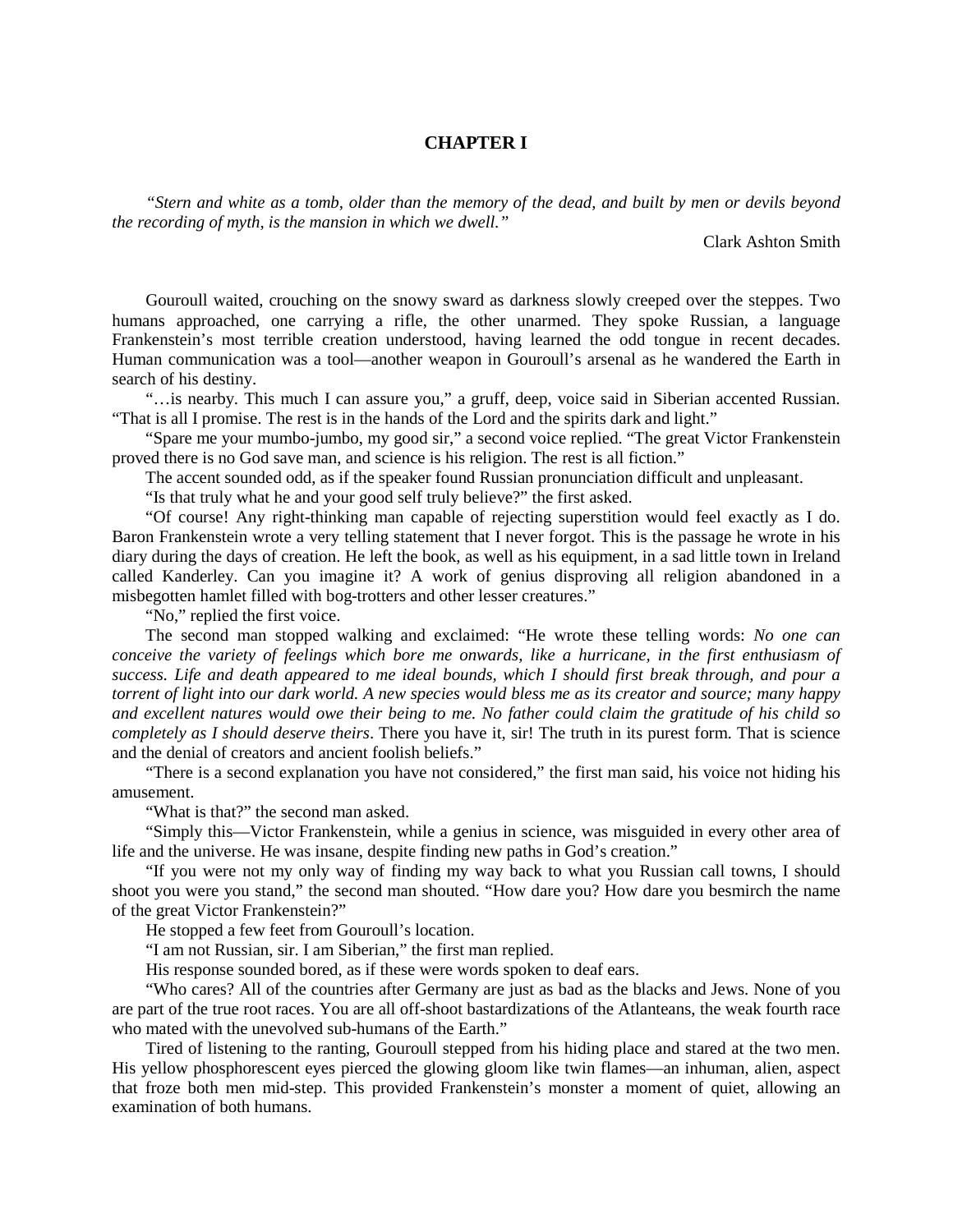The taller of the two stood several inches above six feet. He possessed broad shoulders, a thick, tangled, black beard, and a wild mane of dark hair that flowed across his shoulders. The face beneath the beard possessed the heavy features of a typical peasant of any region from the Urals to the Mongolian borders. The most striking feature were his eyes, deep-set, dark and possessing a depth that appeared bottomless.

The second man was altogether different, and not in an advantageous way. He was a full head shorter with a narrow, almost emaciated frame, pale, sallow skin, and astonishingly long, bony fingers. This man possessed a weak, almost non-existent chin, a thin nose, small, narrow eyes, and a full mouth twisted in a disapproving moue. In his long, claw-shaped hands was a rifle made from highly polished wood and gleaming metal.

"Oh," the second man said, started by the sight of Gouroull, nearly dropping his gun, "Oh, my!"

"I did warn you," the taller man rumbled.

He stared up at Gouroull with open interest and, surprisingly, little fear.

Gouroull made no move, but watched both humans, his alien orbs gazing upon them with unblinking concentration. He towered over both men and his breadth of shoulders was nearly as large as both standing side by side. Frankenstein's most lethal creation was a titan compared to even the largest humans, a fact that frightened them nearly as much as his inhuman aspect.

"You are as astonishing as all reports have claimed," the smaller man said, his words rushing out in a flow of English.

His accent was alien to Gouroull's ears. He spoke with the long vowels and measured tones of someone hailing from England. Yet his pronunciation was oddly accented, as if he was imitating this style of speech.

Stepping closer to the massive Gouroull, the smaller man smiled broadly, causing his lips to disappear. He possessed large, uneven teeth and bright red gums that appeared too large for his mouth.

"My name is Craig Samuel John Jones, and I have spent a lifetime studying you and your magnificent creator. I first learned of your existence when I was a mere child visiting Switzerland. You killed a relative of the idiots we visited, and they had a poster of you in their library. I stole it and then researched your amazing travels. I bought all the items remaining in the castle at Kanderley and even found the great Victor Frankenstein's notebooks! I went to Cround Island and searched for Doctor Pilljoy's equipment. I have spent all my days and nights searching for you, Gouroull. You are my reason for living! Now, follow me and I shall show you your new home," he added, gripping his gun and practically vibrating with joy as he spoke.

Gouroull made no move, standing so still he appeared to merge with the growing darkness that blanketed the forest. Slowly his black lips peeled back, revealing razor sharp teeth that glinted in the dwindling sunlight.

"I do not believe he is interested, my friend," the larger man said, shaking his heavy head.

"Why would that matter? I am Craig Samuel John Jones of the Mayflower Joneses, and what I want, I get. You there, Gouroull! You need wander no more! I have a small mansion I use to store all my Frankenstein items. I have a room set aside for you as the jewel of my collection. I think the bed shall fit, though I shall order a larger one if it does not. Then, we shall…"

Jones's statement cut off as Gouroull strode forward and now stood mere inches away.

"Now, now!" Jones cried, stepping back. "You must learn manners! Standing so close is not acceptable in modern soc…"

Gouroull's massive mitts closed around Jones's shoulders and lifted the smaller human off the ground without any visible effort. The monster's massive head lunged forward, straightening seconds later. His grotesque dark lips and enormous jaw ran with a viscous crimson fluid that dripped wetly across the ragged tatters that covered his gray-skinned form.

Jones shook in Gouroull's grasp, his mouth opened in a silent scream filled with agony, his every muscle taut and quivering with the agony of the monster's horrific assault. His eyes moved wildly for a moment, then froze and turned glassy as he died seconds later.